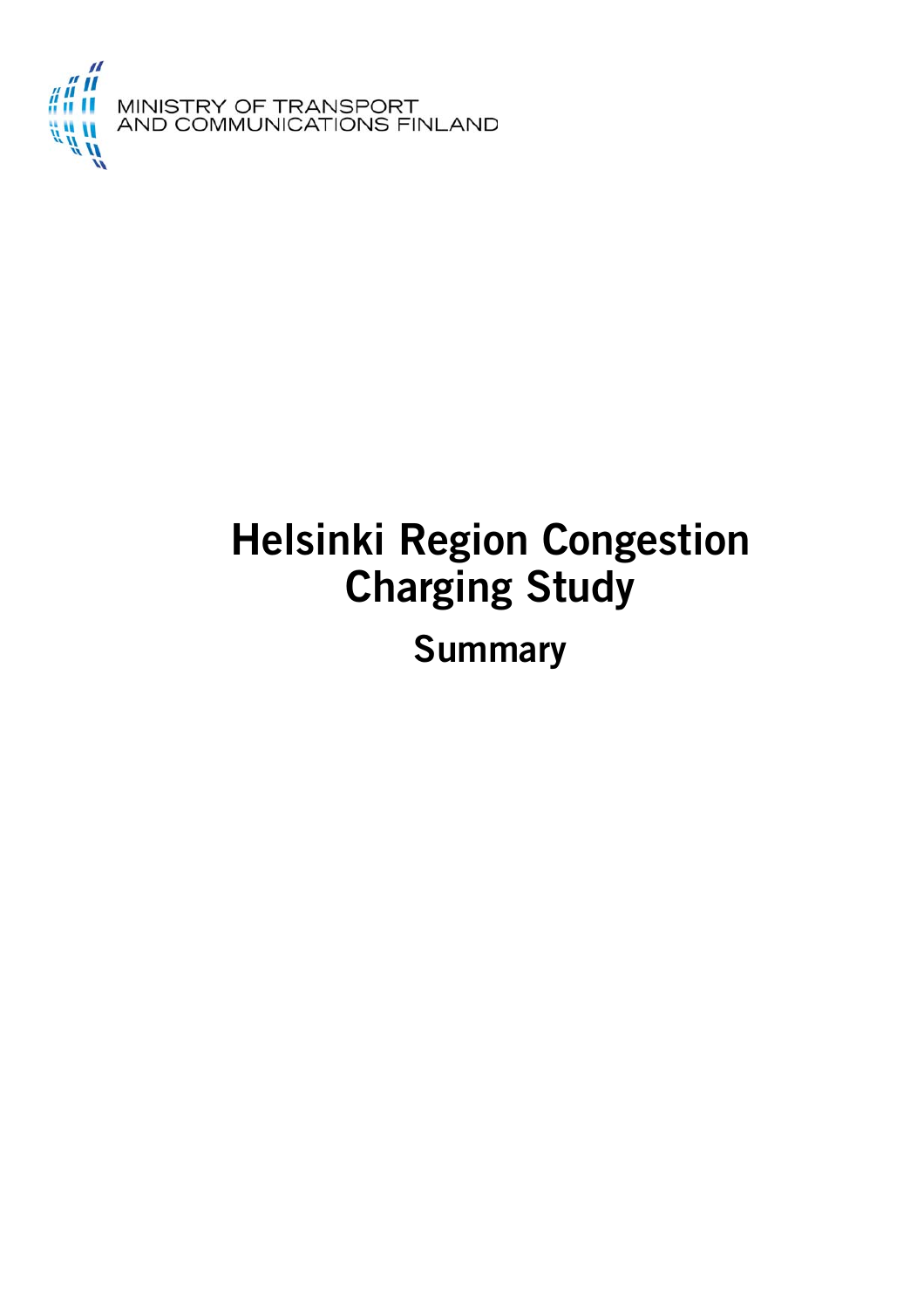# **SUMMARY**

# **The Helsinki Region Congestion Charging Study has examined and evaluated the range of different impacts expected if congestion charging were to be introduced in the region**

The Ministry of Transport and Communications has conducted a study to examine the social, economic, environmental, safety and other impacts expected if congestion charging were to be introduced in the Helsinki region. The study, undertaken between spring 2008 and summer 2009, involved extensive cooperation with the different parties concerned in the region. Forming the backdrop to the study are the goals set out in the Government Programme and in the Government Transport Policy Report, and the expectations of society at large regarding the transport system in the region.

The study considered whether congestion charging could help achieve the transport policy objectives (e.g. improved traffic flow, enhanced competitiveness of public transport, reduced greenhouse gas emissions and improvements in road safety) and be beneficial to society at large, and whether it could do this in a cost-effective manner. In addition, the study looked at whether the objectives set for the region could be achieved in a better and more cost-effective manner using other means than congestion charging.

The study produced an abundant and diverse array of information on the use of congestion charging as a transport policy tool. This information provides the basis for debate and decision-making on whether to go ahead with preparations for congestion charging in the Helsinki region.

# **Congestion will increase on the ring roads and especially on Helsinki's inbound routes despite implementation of development measures already planned**

Congestion in the Helsinki region has so far been relatively minor by international standards, and has occurred principally within the Helsinki metropolitan area. Regular and occasional congestion currently occurs on the ring roads and the radial inbound routes. Congestion has long been a phenomenon within the inner city area, but there has been no marked deterioration in this during recent decades, which is attributable to factors such as effective parking policy, the good level of service from public transport, and improvements in the radial rail traffic system (including the metro).

If traffic growth over the next ten years is in line with forecasts, the number of congested routes will increase, even with the full implementation of all the transport system development measures already decided for the region. The amount of time spent in traffic will increase in comparison with the current situation. Travel times will also become less predictable in the future. Worsening congestion will have an adverse impact on the region's development and on its attractiveness, and will present problems for the region's inhabitants and businesses. The current economic downturn may, however, reduce the rate of increase in traffic and congestion to a certain extent.

# **Congestion charging influences choices made by drivers**

The purpose of congestion charging is not to restrict travel but to improve the flow of traffic by reducing sufficiently the number of vehicles on congested stretches of road. By imposing a charge on vehicles travelling at certain times of day and in a certain locations, the aim is to influence the choices made by drivers. Drivers would thus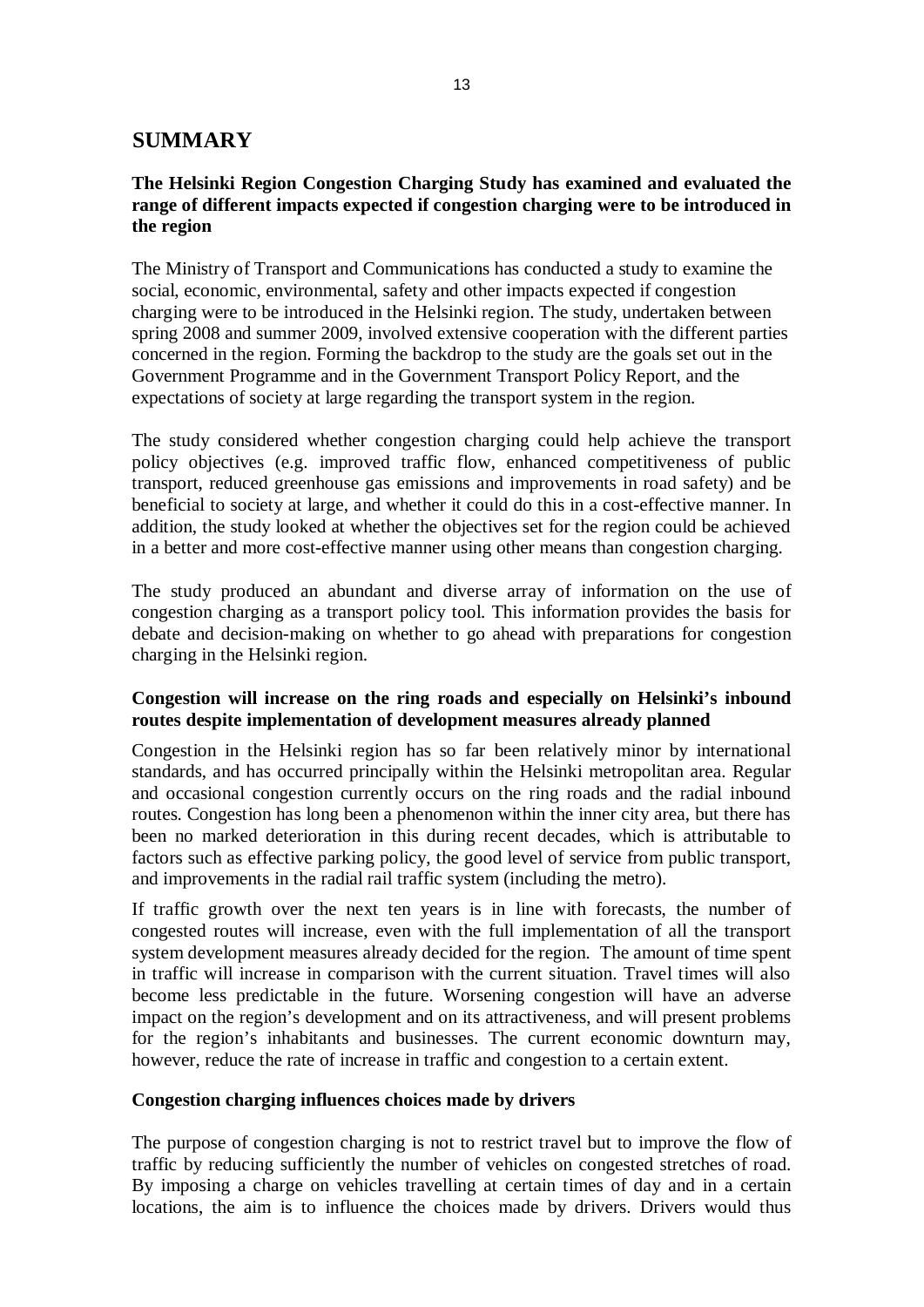reconsider their travel decisions, some then altering their travel behaviour by deciding not to make certain trips, combining trips, transferring to public transport, walking or cycling, or changing the timing or location of their trip.

# **Impacts of congestion charging evaluated using three different models**

The aim was to study, describe and evaluate the typical impacts of congestion charging. The aim was not to select or propose any particular congestion charging system for use in the Helsinki region. The impacts were illustrated using three different congestion charging models: the single-cordon model, the multiple-cordon model and the zone model. The size of area covered by each model differs, as does the charging basis, the level of charges and the technology employed.





#### **SINGLE-CORDON MODEL**

- Gantries at crossing points
- Crossing the cordon in either direction incurs a charge
- Microwave technology and fixed surveillance cameras
- x Charge EUR 2/crossing at peak periods, EUR 1/crossing outside peak periods
- No charge in evening, at night or weekends

### **MULTIPLE-CORDON MODEL**

- Gantries at crossing points
- Crossing the charging cordons in either direction incurs a charge
- Microwave technology and fixed surveillance cameras
- x Charge EUR 1/crossing at peak periods, EUR 0.5/crossing outside peak periods
- No charge in evening, at night or weekends



#### **ZONE MODEL**

- Every kilometre travelled within the zone incurs a charge
- Satellite positioning, long-range data transfer, fixed and mobile camera surveillance
- Inner zone charge EUR 0.10/km at peak periods, EUR 0.05/km outside peak periods
- Outer zone charge EUR 0.05/km at peak periods, no charge outside peak periods
- No charge in evening, at night or weekends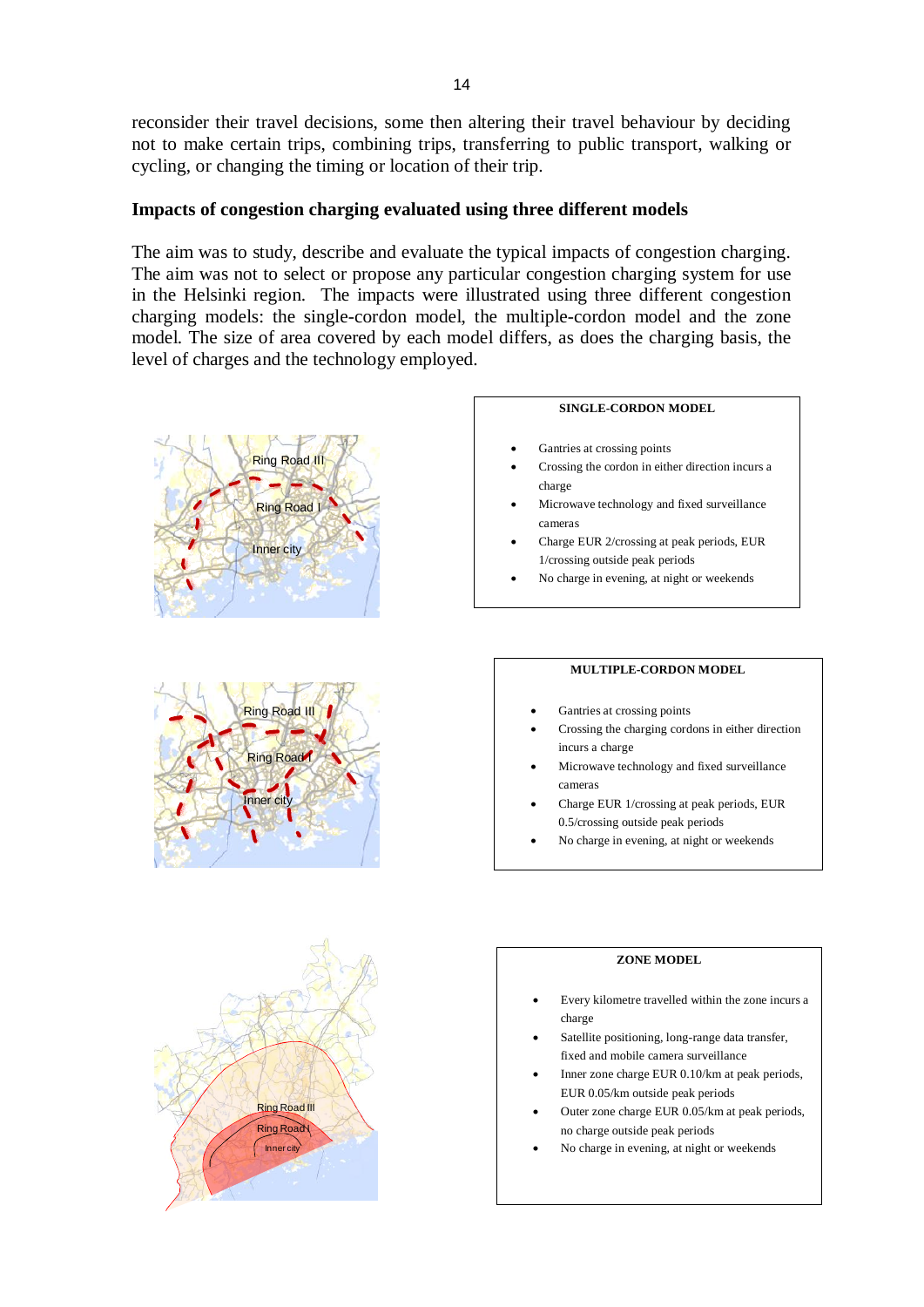# **Extensive evaluation of the impacts of congestion charging**

The study examined a range of different impacts associated with congestion charging and evaluated them extensively. These include impacts on:

- the functioning of the transport system
- $\bullet$  the environment
- road safety
- the business operating environment and financial position of businesses
- land use and urban structure
- the mobility of different groups of transport system users
- $\bullet$  people's everyday lives
- transport funding
- socio-economic costs and public sector finances.

Evaluation of the impacts of congestion charging was based on the year 2017, and the changes brought about by congestion charging are compared against the situation without congestion charging.

| <b>VIEWPOINT</b>                             | CRITERIA                                    | <b>IMPACT EVALUATION</b> |  |                    |
|----------------------------------------------|---------------------------------------------|--------------------------|--|--------------------|
| Functioning of transport<br>system           | Road traffic congestion                     |                          |  |                    |
|                                              | Public transport competitiveness            |                          |  |                    |
|                                              | Conditions for pedestrians and cyclists     |                          |  |                    |
| <b>Environmental effects</b><br>of transport | Carbon dioxide emissions                    |                          |  |                    |
|                                              | People's exposure to noise and emissions    |                          |  | Cost effectiveness |
|                                              | State of natural and man-made environment   |                          |  |                    |
| Safety of the transport<br>system            | Road traffic accidents                      | Nature,                  |  |                    |
|                                              | Accident risk for non-motorised traffic     | significance             |  |                    |
|                                              | Perceived public transport safety           | and focus                |  |                    |
| Operating conditions for<br>businesses       | Transportation costs for businesses         | of impacts               |  |                    |
|                                              | Work-related travel costs                   |                          |  |                    |
|                                              | Accessibility (journey to work, customers)  |                          |  |                    |
| Land use and urban<br>structure              | Compactness of regional and urban structure |                          |  |                    |
|                                              | Length of journeys to work                  |                          |  |                    |
|                                              | Length of journeys for other purposes       |                          |  |                    |
| Mobility of different groups                 | <b>Drivers</b>                              |                          |  |                    |
| of transport system users                    | Public transport users                      |                          |  |                    |
|                                              |                                             |                          |  |                    |
| Investment and operating costs               |                                             |                          |  |                    |
| Feasibility and risks                        |                                             |                          |  |                    |

*Figure 1. Impact evaluation framework.*

## **Congestion charging would be an effective tool for reducing congestion**

The study results show that congestion charging would reduce private car usage in the Helsinki region during peak periods. This would reduce the extent and seriousness of congestion. The congestion charging schemes studied would reduce peak-period traffic volumes on the principle routes in the Helsinki metropolitan area by an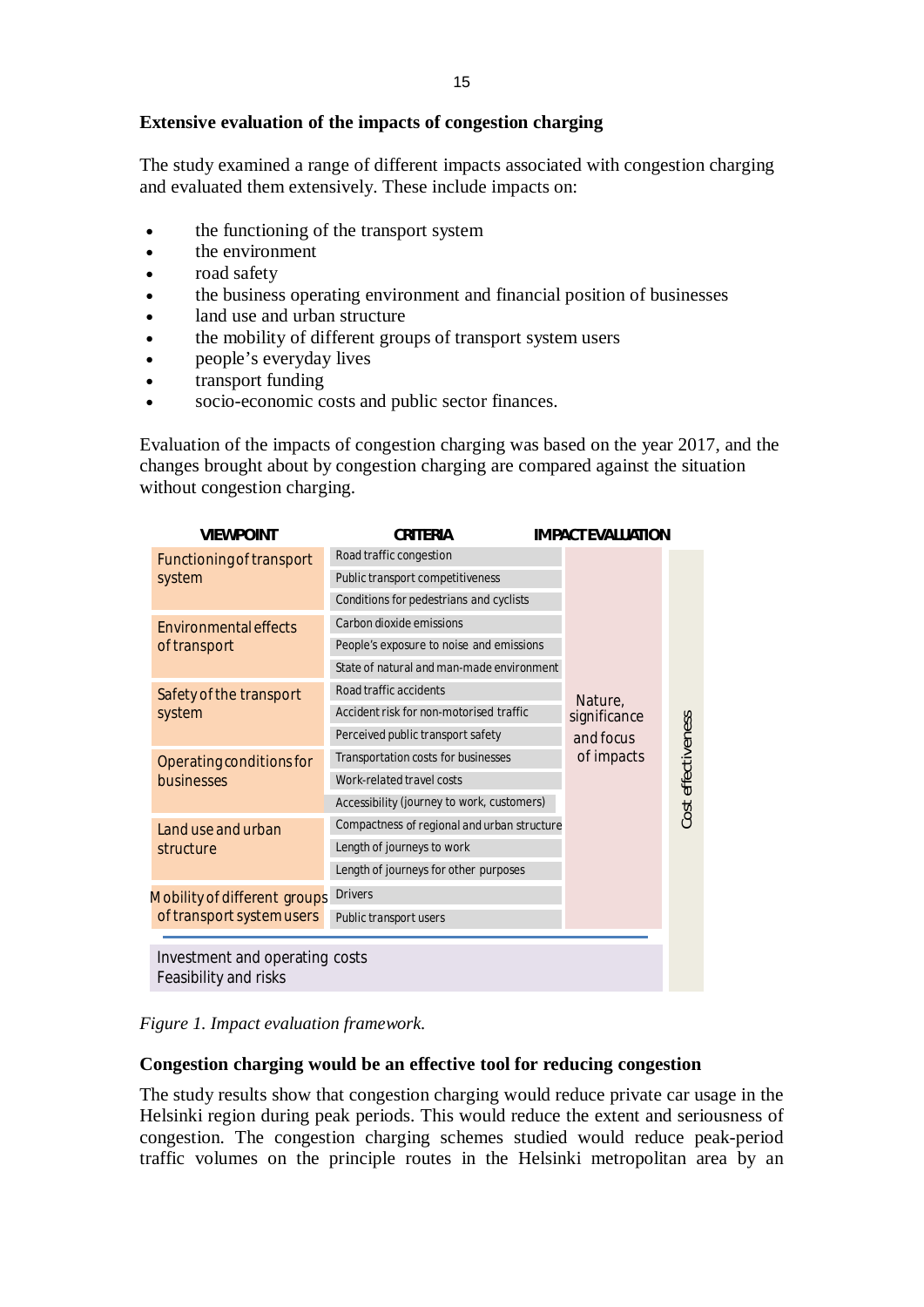estimated total of about 10-30%. Traffic volumes in the central area of Helsinki would also be reduced significantly.

The reduction in congestion would cut travel times and also make travel times more predictable. Calculations show that delays caused by congestion would be reduced. The congestion charges and time savings would primarily apply to the same area, i.e. those who pay would generally also be those who benefit.



*Figure 2. Vehicle-kilometres in morning peak in different areas, 2007 and 2017.*



*Figure 3. Delays in morning peak in different areas, 2007 and 2017.*

# **Congestion charging would increase the use of public transport**

Congestion charging would lead to some drivers transferring to public transport. The number of passengers using public transport at peak periods would be about 5-12% greater than without congestion charging. The biggest increases would be in metro and commuter train traffic. Public transport would be a more popular travel option, its capacity utilisation would increase and it would be more competitive. The modal share of public transport among all motorised trips would grow by 3-7 percentage points. A modal shift of this magnitude would be extremely significant.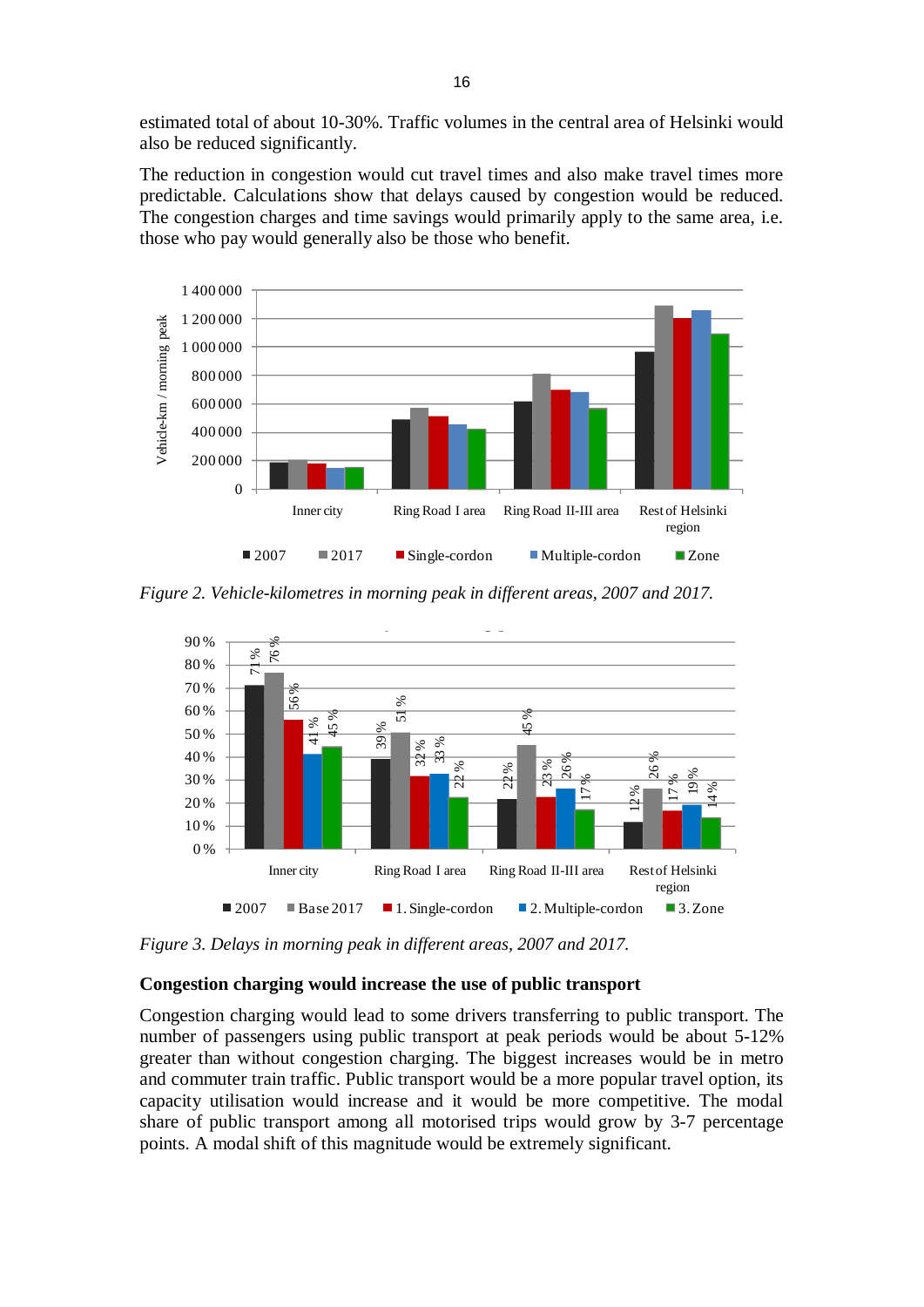

 *Figure 4. Impact of each congestion charging model on the number of public transport trips (all day), 2017 (i.e. compared with no congestion charging).*



*Figure 5. Public transport modal share of all motor-vehicle trips (all day), 2007 and 2017.*

# **Congestion charging would cut CO2 emissions and improve air quality in the Helsinki region**

Even with the transport system improvements already planned, carbon dioxide emissions from traffic in the Helsinki region are forecast to increase by about 16% in the period to 2017 in spite of the positive effects of renewing the vehicle stock and improvements in engine and emissions technologies. With congestion charging, the reduction in private car traffic and improved traffic flow would mean improved air quality and fewer emissions from traffic. It is estimated that in 2017, congestion charging would mean that carbon dioxide emissions would be about 11-21% lower than without congestion charging; other emissions harmful to health (particles, NOx, CO, HC) would be about 8-18% lower. The reduction in these concentrations would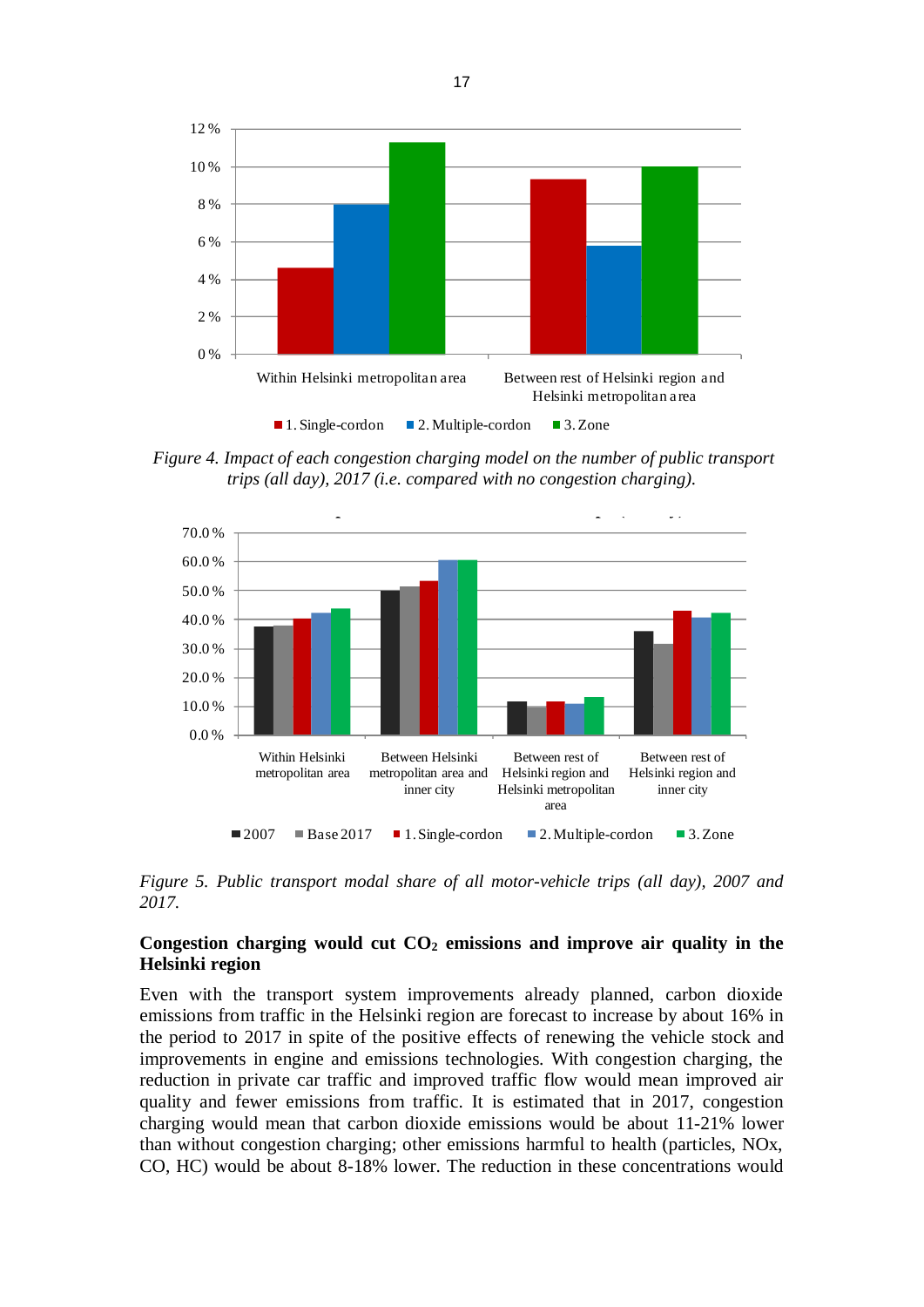be greatest in the vicinity of the main routes and in the inner city area. The number of people exposed to emissions would fall, and the health effects would be positive for the area's inhabitants. Traffic noise would be lower, but only by a small margin.



*Figure 6. Impacts of congestion charging models on overall level of CO2 emissions from traffic, 2017 (i.e. compared with no congestion charging).*



*Figure 7. Changes in emissions from traffic (2017 compared with 2007) with and without the different congestion charging models.*

## **Congestion charging would improve road safety**

Congestion charging would have a favourable impact on road safety, due to the reduced volume of traffic. The number of road traffic accidents in 2017 would be about 10-14% lower than the situation without congestion charging. This would be attributable to the reduction in the number of vehicles on the road and the reduced frequency of stationary traffic on the principal routes. The risk of accidents involving non-motorised traffic would fall due to the lower volume of motor vehicles, but, counter to this, the increase in speeds would increase the accident risk slightly.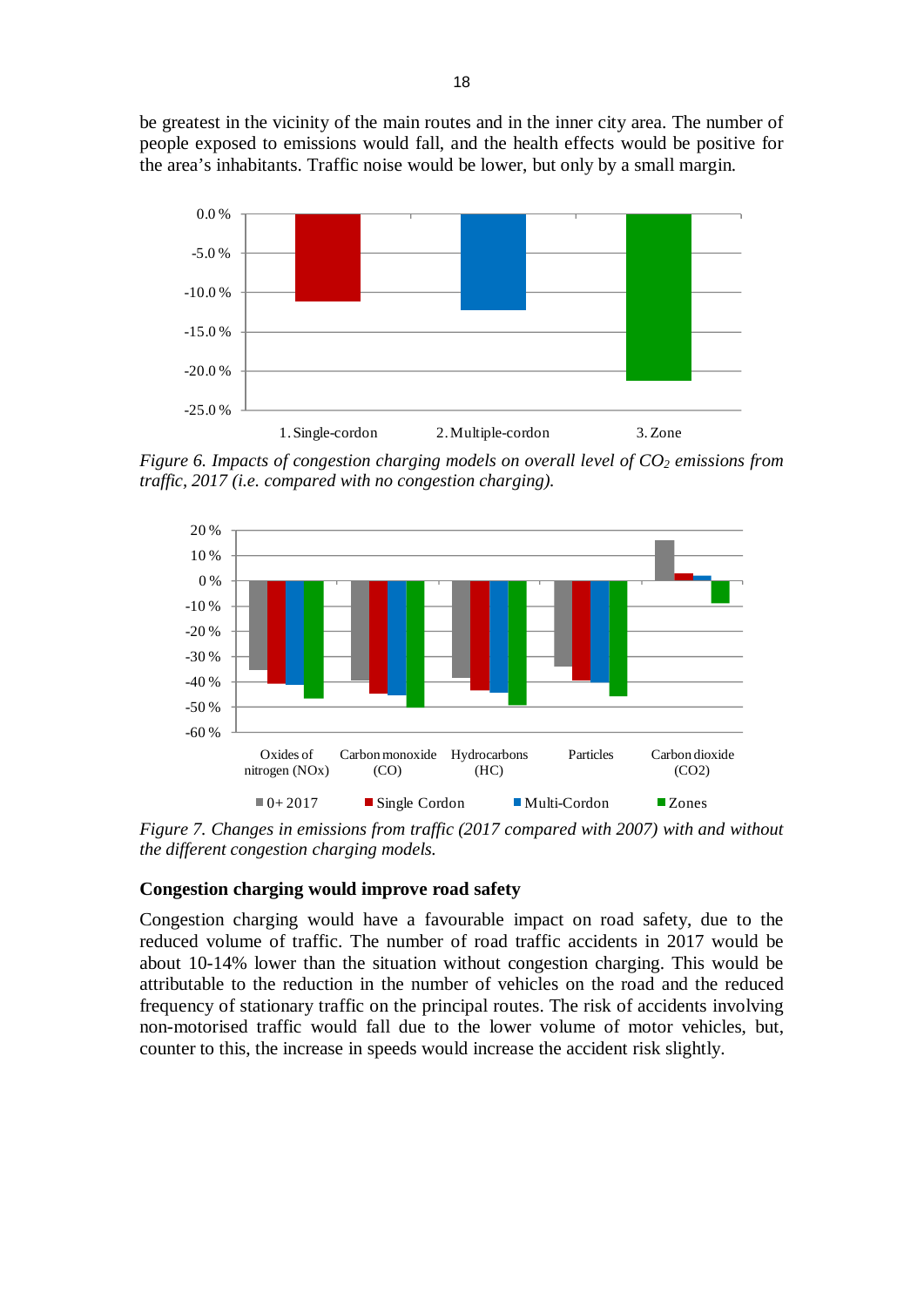|                                     |                 |      | Congestion charging models, 2017 |                           |             |
|-------------------------------------|-----------------|------|----------------------------------|---------------------------|-------------|
|                                     |                 |      | <b>Single</b><br>cordon          | <b>Multiple</b><br>cordon | <b>Zone</b> |
|                                     | 2007            | 2017 | 2017                             | 2017                      | 2017        |
| Road traffic accidents (persons/yr) |                 |      |                                  |                           |             |
| <b>Fatalities</b>                   | 34 <sup>5</sup> | 42   | 38                               | 38                        | 36          |
| Injuries                            | 1256            | 1562 | 1409                             | 1413                      | 1346        |
|                                     |                 |      |                                  |                           |             |

*Table 1. Road traffic accident injuries and fatalities in the Helsinki region, 2007 and 2017.*

# **Congestion charging would have both positive and negative impacts on businesses in the region**

The attractiveness and competitiveness of the region as a location for companies is affected by the extent of traffic congestion, the degree of accessibility and the level of transport costs incurred. A well-functioning transport system will enhance the attractiveness and competitiveness of the region as a location for companies. Growing traffic congestion in the region will reduce its competitiveness in relation to other regions, assuming that the level of congestion is less severe elsewhere.

For businesses, their goods traffic, work-related travel and customer movements would all benefit from congestion charging at peak periods, due to the freer flow of traffic. Transportation times would be shorter and the uncertainty over travel times would be reduced. However, between peak periods the congestion charges paid would mean that the scheme's costs to companies would exceed the benefits they would gain in the inter-peak period.

A business survey conducted in March 2009 revealed that companies' views of the adverse effects of congestion today and of congestion charging as a means for improving traffic flow vary considerably. According to the results, 23% of companies considered that congestion has a "significant" adverse effect on their operations, 59% considered it has an adverse effect "to a certain extent", and 18% that it is of "no significance" for any mode of transport. The companies polled felt that the greatest adverse impacts of congestion were on employees' journeys to work, goods traffic and work-related travel. A majority of the companies did not believe that congestion would increase significantly by the year 2017. Eighteen per cent of the companies regarded congestion charges as an effective means of reducing congestion. Support for other measures to reduce congestion instead of congestion charging focused on greater investment in the road and street network and various steps to improve public transport.

# **Congestion charging would lead to more concentrated land use in the longer term**

Traffic growth and congestion generally lead to a more dispersed urban structure. By contrast, congestion charging is expected to lead to a more concentrated urban structure. Congestion charging would encourage development in areas located near good public transport links, especially railway and metro services. This would nevertheless occur only after an extended period.

Congestion charging would lead to more concentrated land use near to good public transport links. Such areas would become more attractive as places to live and work,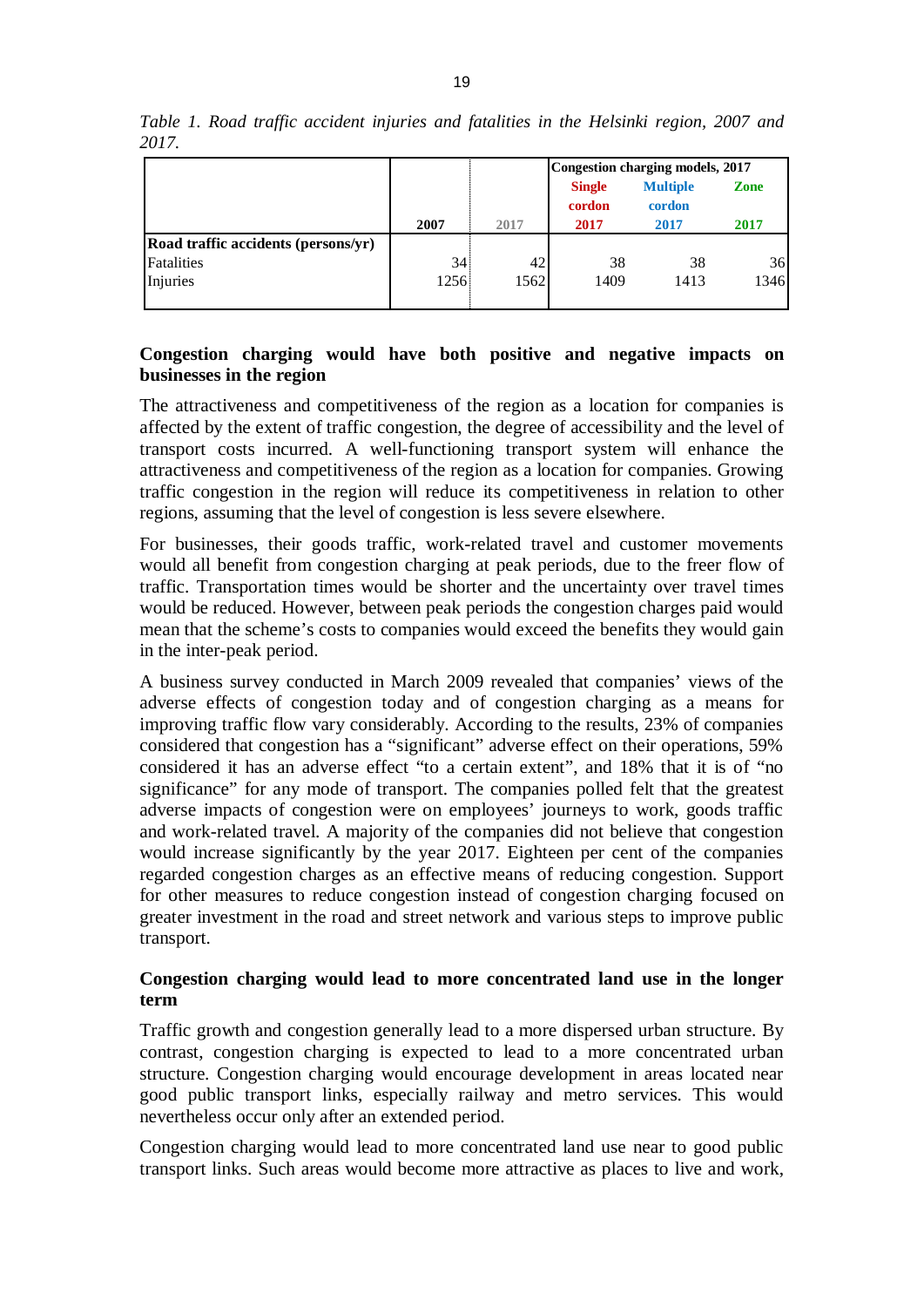and use of the concentrations of services in these areas by residents would increase. Helsinki city centre's appeal as a centre for jobs and commerce would also be enhanced. At the same time, the attractiveness of distant shopping centres reliant on private car traffic would weaken.

There is a specific land-use related risk associated with congestion charging, and this is known as the 'boundary effect'. The charge boundaries could create an 'avoidance zone', with the result that location decisions start to be made on the basis of avoiding the need to cross the charge boundary. In the long term, this could lead to more concentrated land use on each side of the charge boundary but not near the boundary itself. Such development could lead to a division of land uses and functions between areas inside and outside the charge boundary. The risk of this 'boundary effect' would be greatest in the single-cordon model.

# **The socio-economic benefits of congestion charging would exceed the costs**

The investment costs of the congestion charging schemes studied would be EUR 40- 180 million, depending on the detailed technical design, and the annual maintenance costs would be EUR 10-50 million. The increase in public transport services in connection with the congestion charging models would mean higher public transport costs, but it would also boost income from public transport. Public transport net costs would increase in the different models by about EUR 10-20 million annually. The estimated annual revenue under the different congestion charging models would be approximately EUR 140-270 million. The congestion charging models examined in the study would cover their costs with the revenue obtained from the congestion charges and would be cost-effective in socio-economic terms.

Congestion charging would lead to changes in travel costs and time savings for those travelling by car and public transport, and changes in accident and environmental costs. The socio-economic net benefits of the congestion charging models studied would be approximately EUR 140–160 million annually.

# **Other tools and measures could achieve a similar impact, but not alone and not as effectively as congestion charging**

Transport policy objectives can also be achieved using means other than congestion charging. However, further examination of this revealed that no other measure (additional road capacity, more or cheaper public transport, transport demand management, more park-and-ride, etc.) would alone be sufficient to achieve impacts of the same magnitude as congestion charging. Only a sharp increase in fuel tax would have a similar impact, though this would not be restricted to the Helsinki region but would be nationwide. Congestion charging would need to be accompanied by supporting measures such as an increase in public transport provision and in parkand-ride. Congestion charging would function most effectively as part of a larger package of measures.

# **Uncertainties in the study**

A number of uncertainties are inherent in this study, one example being the traffic forecasts used, which were based on the now rather old forecasting models of the Helsinki Metropolitan Area Council (YTV). Another example is the slowing of traffic growth as a result of the current economic recession. However, a risk analysis was conducted, and this indicated that the risks pertaining to the study results are not